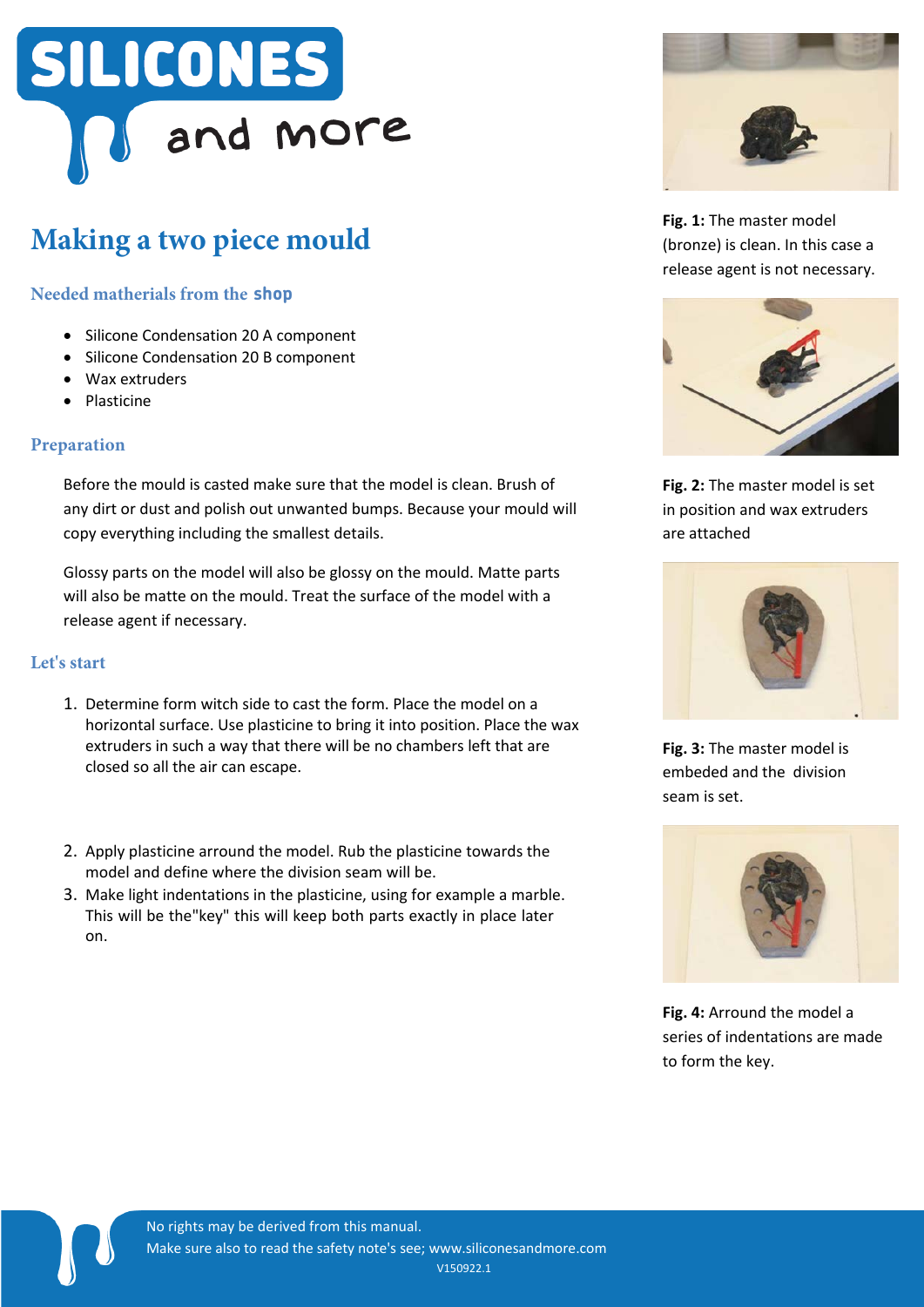

- 4. In order to hold the silicone in place while casting place a formwork around the plasticine. Please note that silicone is very liquid, any crack or hole is enough to run through. So always double check before casting and apply some extra plasticine were needed.
- 5. Blend the Silicone condensation 20 A-component with 2% B-component in a clean bowl or measuring cup.
- *Tip*: Because the B-component is added in a small dosage a seringe comes in *handy. In this case 1 ml can be read as 1 mg.*
- *6.* Blend the two components with a stiring stick untill both componets are fully mixed. It is inportant to cover every corner and not leave any unmixed parts.
- *Tip: To be absolutely sure both components are mixed well a colouring a colouring agent can be added to the B-component.*
- 7. The silicone is now ready to be casted. Take the pot life of the silicone into account during processing. After about one hour the silicone will become too thick to be casted.

Casting the silicone in a thin trickle will give air that is trapped inside the silicone time to escape. Using a vacuum pump is not imperative but it will improve the quality of the rubber.

- 8. Wait about 8 hours before starting on the second part. Gently tough the silicone and check if it has cured completely.
- 9. Turn around the silicone mould with care and remove the plasticine. Leave the mother model in place and rub a release agent (grease) onto the silicone surface. Be sure not to miss any spot for there is a chance the second layer of silicone will bind with the first.



**Fig. 5:** The embedded model with wax extruders and formwork. Ready for silicone casting.



**Fig. 6:** Casting the first part of the mould.



**Fig. 7:** The model is embedded in silicone upto the devision seam. And treated with vaseline.

 $\blacksquare$ 

.